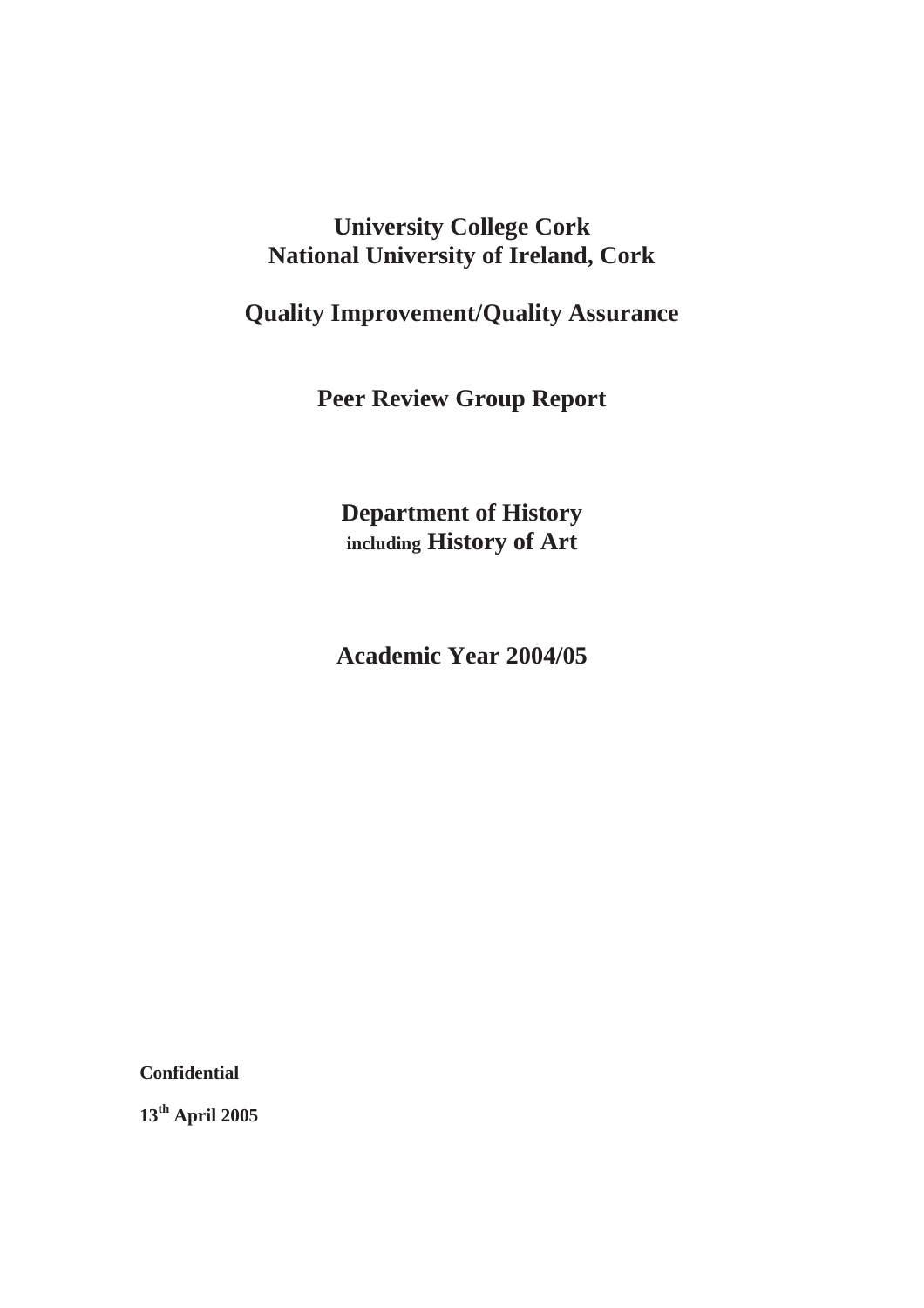## **MEMBERS OF THE PEER REVIEW GROUP:**

Dr. Ger Fitzgibbon, Department of English, UCC (Chair) Dr. Maeve Conrick, Department of French , UCC Professor Nicholas Canny, Department of History, NUI Galway, Ireland Professor Christopher Andrew, Department of History, Corpus Christi College, University of Cambridge, UK

#### **Timetable of the site visit**

The timetable is attached as Appendix A.

The reviewers deemed the timetable to be suitable and adequate for the purposes of the review. Full access to all facilities and to staff of the Department was included in the review.

## **Peer Review**

#### **Methodology**

The external reviewers took primary responsibility for the areas of Overall Analysis of the Department's Self-Assessment; Research & Scholarly Activity; External Relations; Teaching and Learning. They also paid particular attention to questions relating to the Library facilities.

The internal reviewers took primary responsibility for the areas of the structure and presentation of the Self-Assessment Report; Department details; Department Organisation and Planning; Staff Development; Support Services (other than Library); Departmental SAR Co-ordinating Committee.

The site visit, while a little crowded in terms of schedule, was conducted with great thoroughness by all involved and with considerable assistance from the Department's Administrative staff.

All four reviewers were involved in the drafting of the final sections of the report and all parts of the report were agreed unanimously.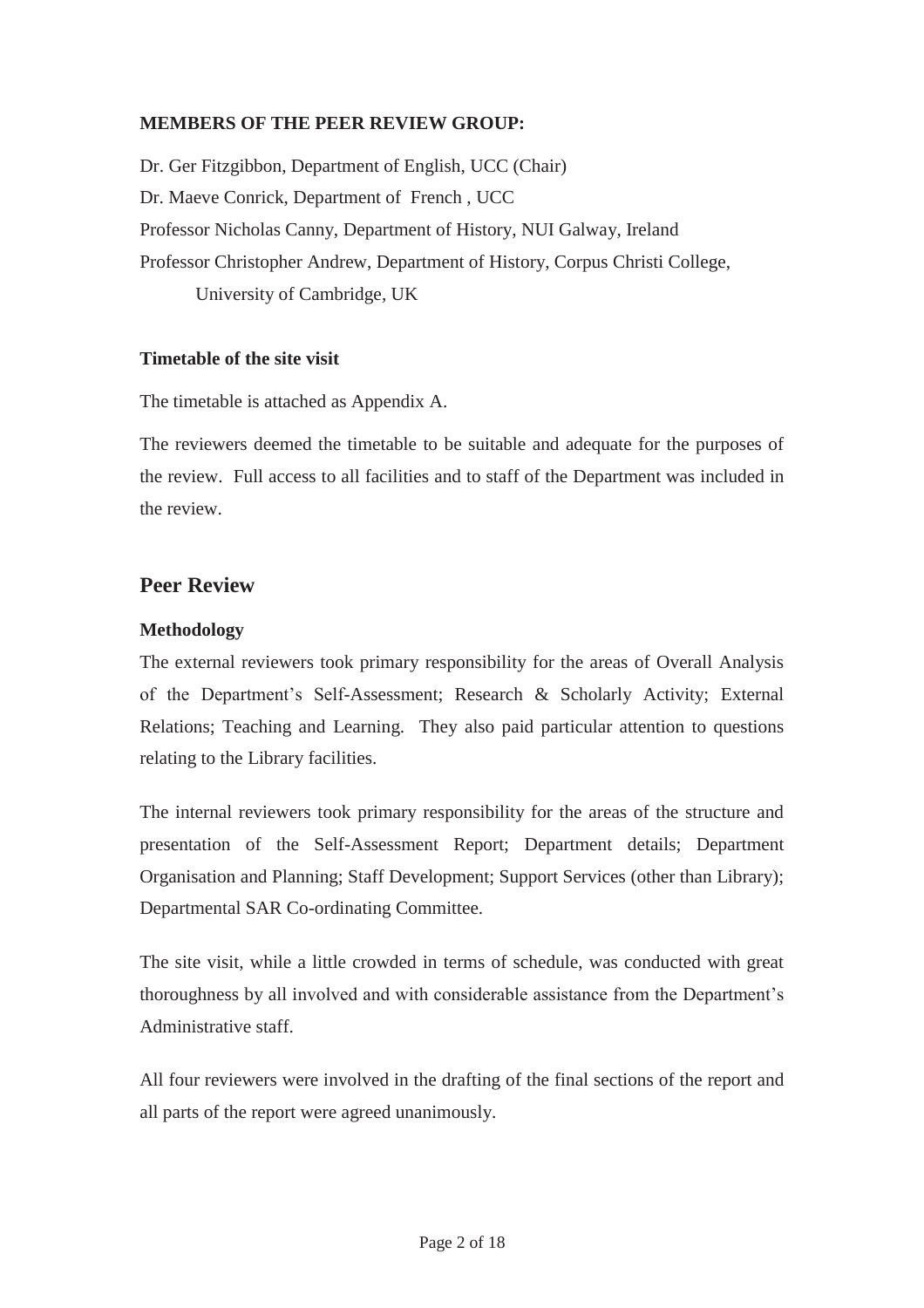# **History of Art**

The History of Art programme, while hosted by the History Department as a matter of administrative convenience, is an independent entity for all practical day-to-day purposes and presented its own Self-Assessment Report. Consequently the Peer Review Group felt that its response should be presented in two distinct sections, Part One dealing with the Department of History and Part Two dealing with History of Art.

# **PART ONE: DEPARTMENT OF HISTORY**

## **OVERALL ANALYSIS**

The Department's Self-Assessment Report was admirably thorough in a great many respects. It was delivered in two volumes, the first part forming the actual selfassessment and the second with related appendices containing supporting information. Additional information and clarifying details were readily provided during the site visit at the request of the PRG. Only two aspects of the report attracted less than favourable comment from the PRG:

- The absence of a clearly-defined benchmarking exercise in relation to comparable departments elsewhere
- An occasional excess of detail at the cost of clarity of analysis.

Both our own review of the History Department and the evidence received by us from other parts of the University and various representatives of outside bodies confirm the department's self-assessment as committed to and achieving excellence in both research and teaching at graduate and undergraduate level. The evidence of a number of former students who confirmed how much they gained from their education at UCC and the continuing value of it in their subsequent lives and careers also struck the reviewers. The PRG were impressed not only by the quality and quantity of the publications of members of staff but also by the extensive high quality work that had been published by research students of the department over the past decade. Another measure of the department's high standing is the success rate of both staff and students in national competitions for research support under the Government of Ireland schemes, the Fulbright fellowships and National University of Ireland awards.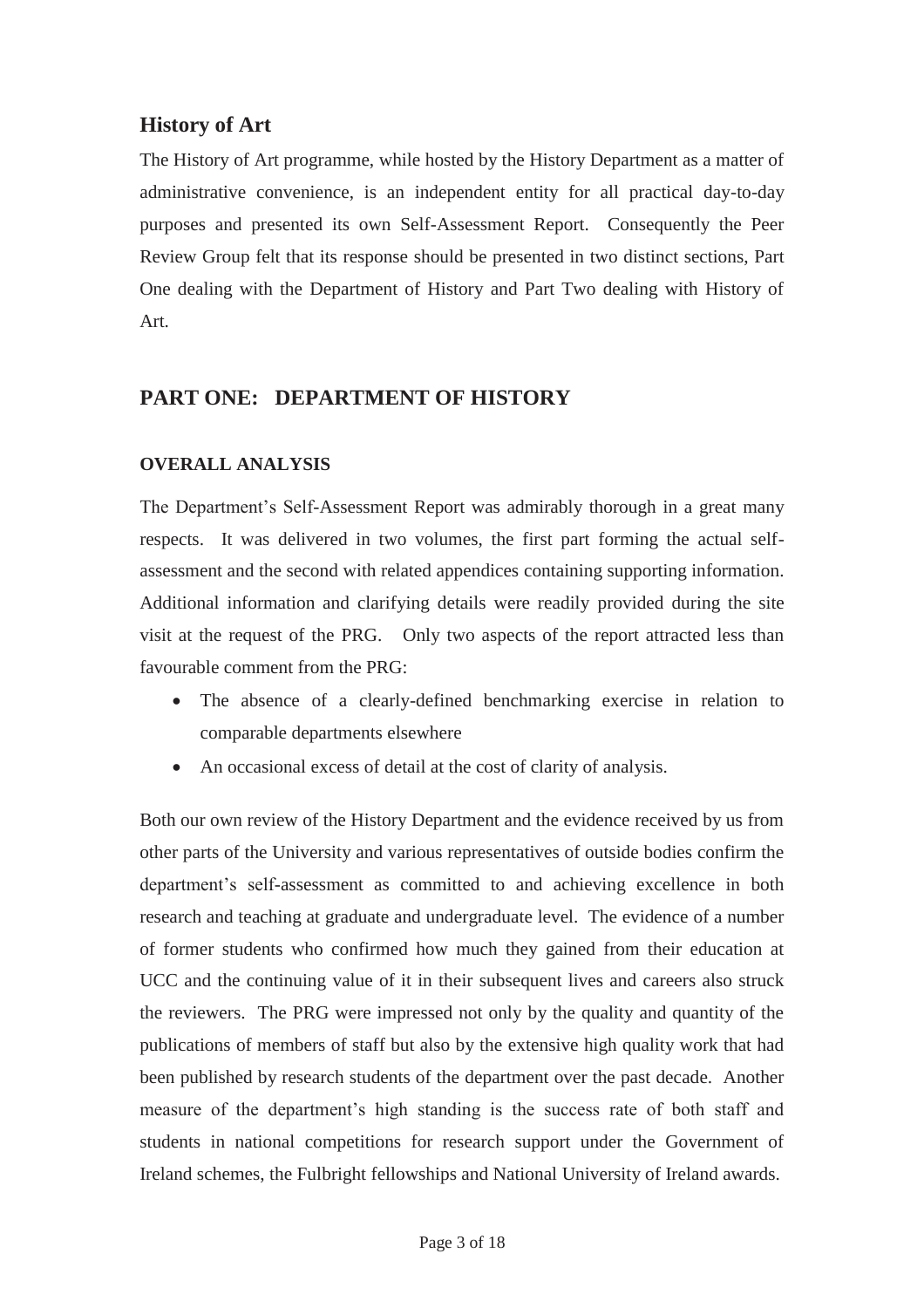#### **DETAILED FINDINGS OF THE PEER REVIEW GROUP**

#### **Department Details**

The Report provided very full details of all academic staff. The PRG noted a concentration of academic staff below the rank of senior lecturer. As noted in the Self-Assessment Report, there is a noticeable imbalance in gender representation among lecturing staff, which, given the profile of the student body, may need to be addressed.

#### **Facilities**

At present the Department occupies a range of houses in the Perrott Avenue and College Road areas. Some of these houses appear to be in need of renovation; others are perfectly adequate. The physical spread of the Department, however, does not make for ease of administration. The Department has begun to develop plans for a dedicated History Building on the Perrott Avenue site, incorporating the existing structures. The PRG recommended that the Department forward its plans for the building to the appropriate college bodies for consideration, while at the same time participating actively in the development of a strategic plan for the housing of the Arts Faculty.

## **Department Organisation and Planning**

The Department has a highly-developed committee structure assisted by very effective administrative support. The Schools Liaison Committee seems to be particularly effective in promoting the work of the Department and the profile of the discipline and has been largely responsible for recruitment of growing undergraduate numbers in the subject area.

With respect to the committee structure within the Department, while the PRG recognised the importance of continuity in committee membership, in view of the uncertainty encountered among some staff regarding procedures for budget allocation and for appointment and rotation of Committee members the PRG suggests a number of steps to be considered by the Department *(see recommendations later in this report).*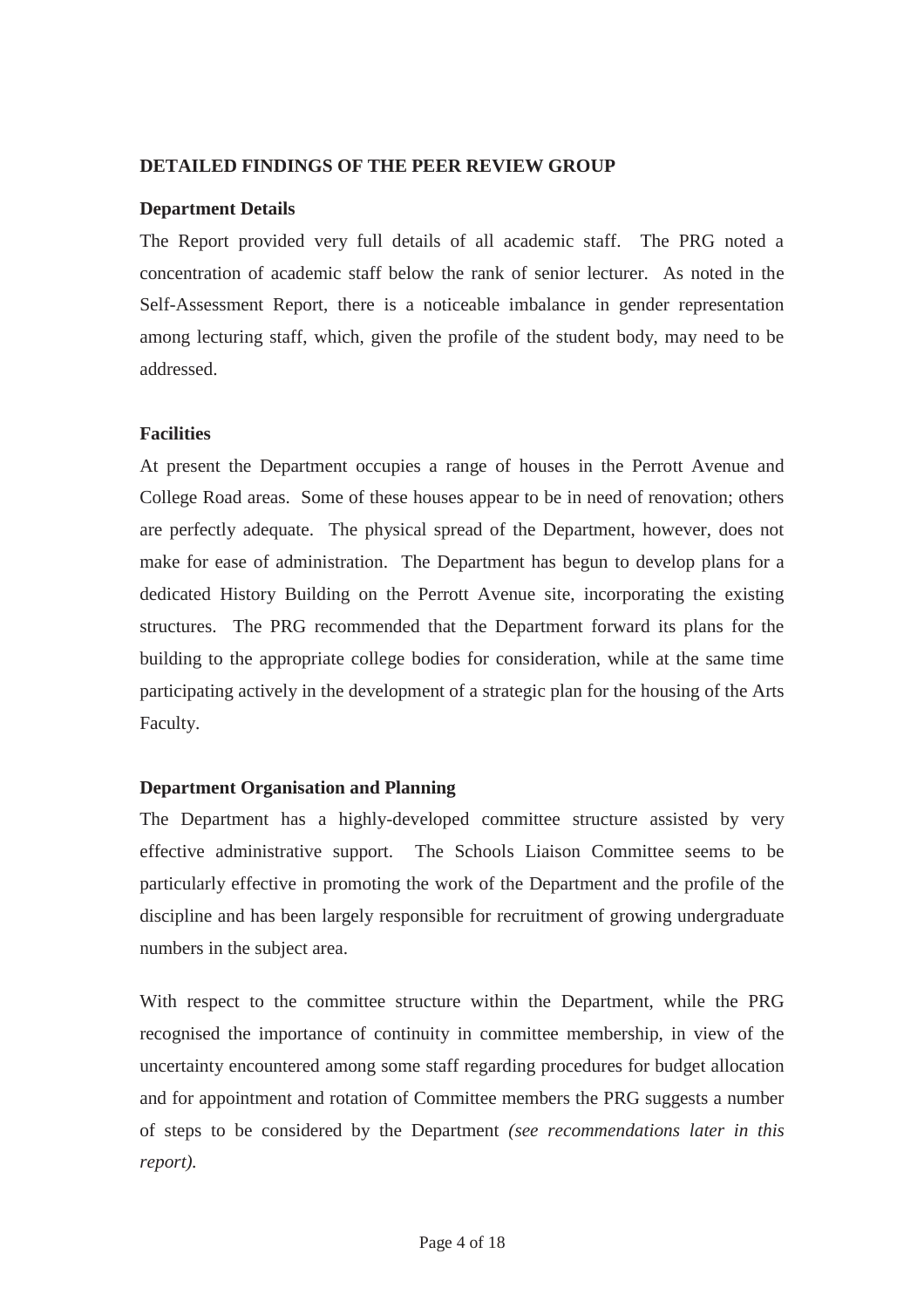#### **Teaching & Learning**

The members of the group had an opportunity to meet a broad section of the undergraduate and graduate students of the Department. All the undergraduate representatives rated very highly the quality of the teaching as well as the approachability of both academic and administrative staff. The range of courses available to undergraduates stretching from the earliest times to the present day was as extensive and imaginative as that provided to any undergraduate cohort in a university History department with similar resources. Though the Department contains particular strengths in Irish history and in international relations, in all instances undergraduate courses are research-led and bring students into contact with documentary evidence and recent historiography. One straightforward measure of the success of the Department's teaching is the increasing number of those taking  $1<sup>st</sup>$  year courses and extraordinarily high proportion of  $1<sup>st</sup>$  year students who continue with History courses in subsequent years, producing a remarkable 35% growth in undergraduate student History numbers over the past five years. A retention rate of 70% with a 4 subject First Arts programme is an extraordinary record to have achieved. The  $1<sup>st</sup>$  year class in the current academic year is 55% higher than in 1999, an achievement for which the Staff/Student Committee and the Departmental Schools Liaison Committee must take some share of the credit. Another measure of the attractiveness of the Department as a place to study is its steadily growing appeal to overseas students, some of whom the review team met in the course of the site visit. The reviewers took particular note of the early start induction programme for JYA students, which clearly helps new arrivals in the University as a whole to gain maximum benefit from their stay in UCC and in Ireland.

The Department retains a proven record for the welcome and consideration that it gives to mature and non-traditional students at both undergraduate and postgraduate levels.

The PRG could think of few History departments that offer such diverse courses of study at undergraduate and graduate levels. One notable innovation in recent years has been the introduction of the European Integration Studies programme, which has been successfully run on somewhat exiguous resources. The MA in International Relations has drawn a dramatic enrolment of 32 students in the present academic year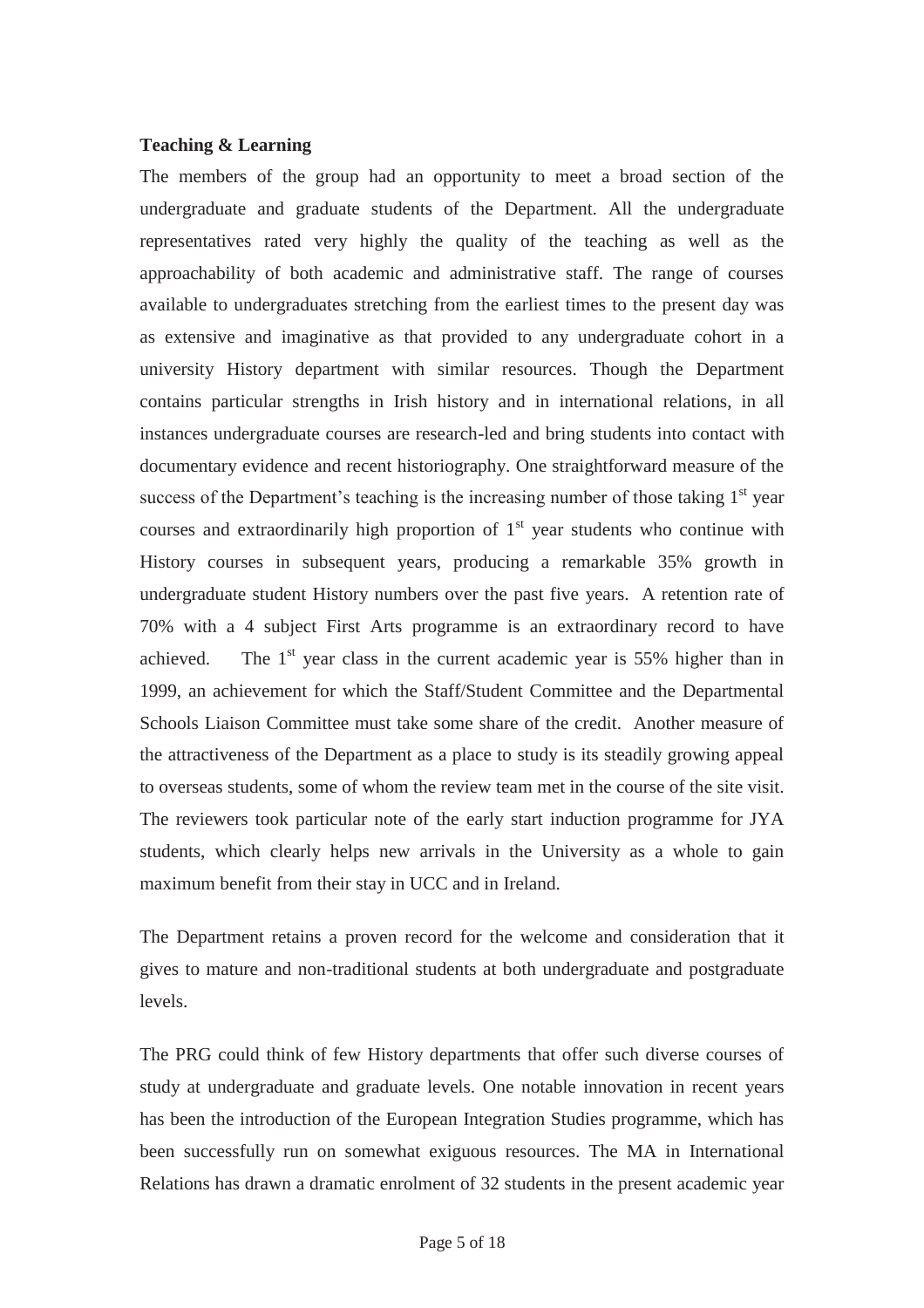and as such must be one of the most attractive and competitive taught graduate courses in any faculty of any Irish university. The PRG noted with approval the plans to introduce two if not three taught MA courses in History in academic year 05/06 including one covering the full span of Irish history and one in American history.

One area of concern expressed by the PRG was the apparent disparity in teaching workloads among the fulltime academic staff. In the light of current promotion and establishment procedures this is a matter of considerable significance and should be addressed.

Taking account of the Department of History's long association with the European Studies Degree programme and its more recent involvement with the Degree course in European Integration Studies, the PRG recommended that the existing staff in the department be augmented by an additional position in Continental European History of the modern and contemporary periods.

In the view of the PRG, the University's success in attracting American students to the Arts Faculty and the Department of History in particular may face challenges in the near future as a result of the diversion of attention towards newer markets in Asia and away from the traditional recruitment base for Arts students. These changes could well erode the earning capacity and resources of the History Department and the Arts Faculty. This is a matter on which the Department should consider making representations to the appropriate College bodies.

#### **Research & Scholarly Standing**

The number and the quality of publications by academic staff and past and present research students provide ample evidence of the excellence of the department's research and its high scholarly standing.

The PRG were however concerned that the only group they encountered with a particular grievance were those students proceeding to MPhil and PhD degrees. The complaints of the students concerned not the level of their academic supervision, of which they spoke highly, but what they perceived to be inadequate facilities and contact with each other. This is a problem which needs to be addressed at faculty and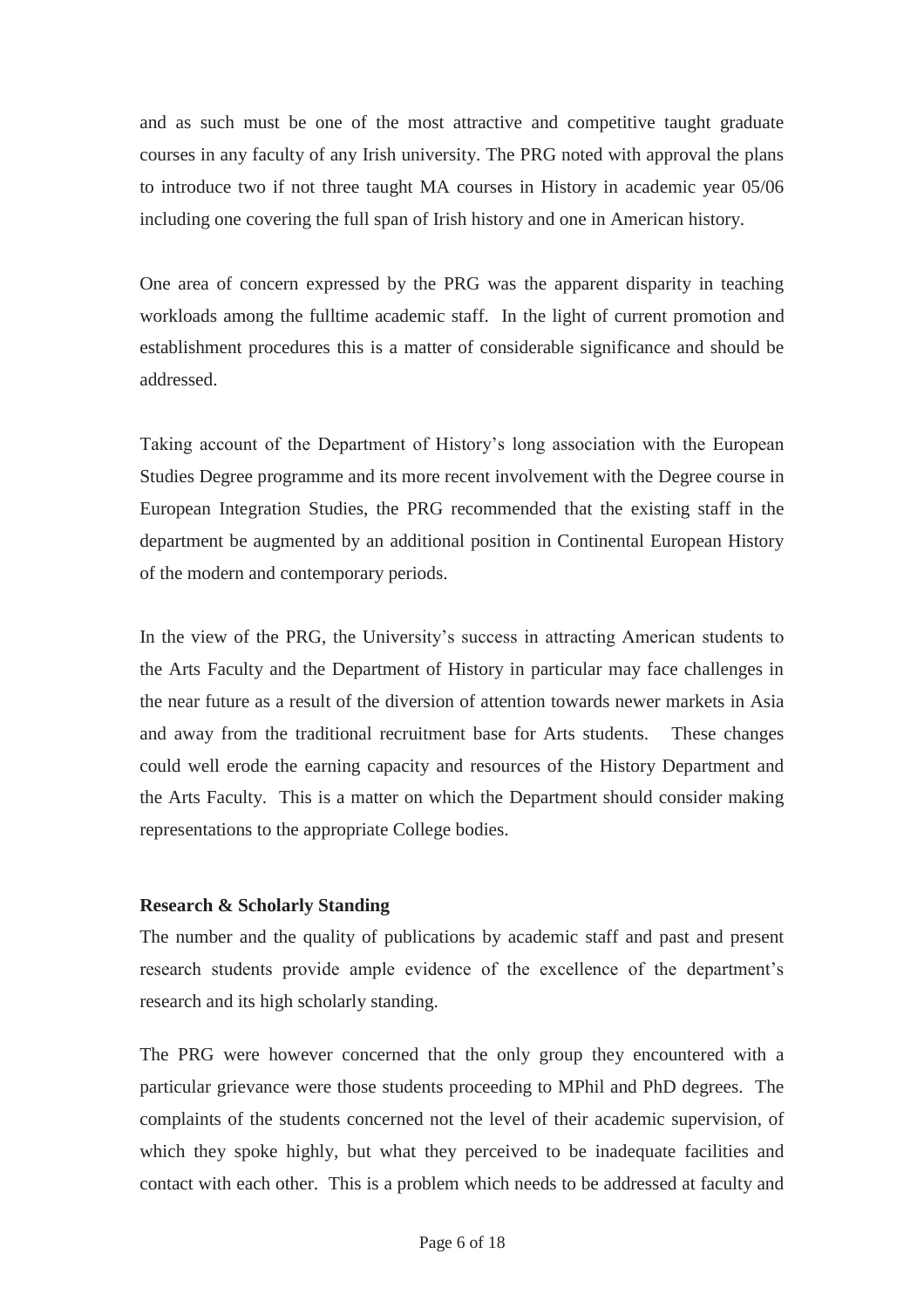college level, since the Department's own resources can only partially address this difficulty. New graduate students arriving at UCD and NUI, Galway can expect to have access to an individual study space as well as computing and printing facilities. For UCC to continue to attract high quality research students, it will need to become competitive in the facilities which it offers to research students.

The Department's current research students are also concerned because they, unlike their equivalent of previous years, could not expect either financial support from the department through tutorial scholarships or the opportunity to gain teaching experience which they see as a vital part of their career development. The reviewers encountered two specific examples of high quality students deterred by these problems from applying to do research in the department. While the Department of History and the Office of Vice-President for Research, Policy & Support encourage and support students in making application for Government of Ireland awards only a few can hope to be successful in any given year. The University will obviously have to address the issue of providing financial support from its own resources if it wishes to retain and expand the number of research students that the Department of History has customarily trained.

The fact that the university charges full economic fees to non-EU students is a significant obstacle to expansion of numbers at PhD level. If the University wishes to continue attracting non-EU students into PhD programmes in Arts, it should review its policy of charging the full economic fee for research students.

The research students whom the members of the PRG met would also value more opportunities to meet collectively in, for example, a seminar programme addressing large historiographical and methodological issues. While assured by the Department that such a forum already exists, the reviewers were struck by the fact that the majority of these research students had not previously spoken to each other and the PRG therefore felt that the Department may only need to review its provision in this area. The PRG wishes to emphasise the appreciation by these students of the quality of their individual supervision and the support from administrative staff. One former graduate student in the department told us, "*My abiding memory of the department is its accessibility*".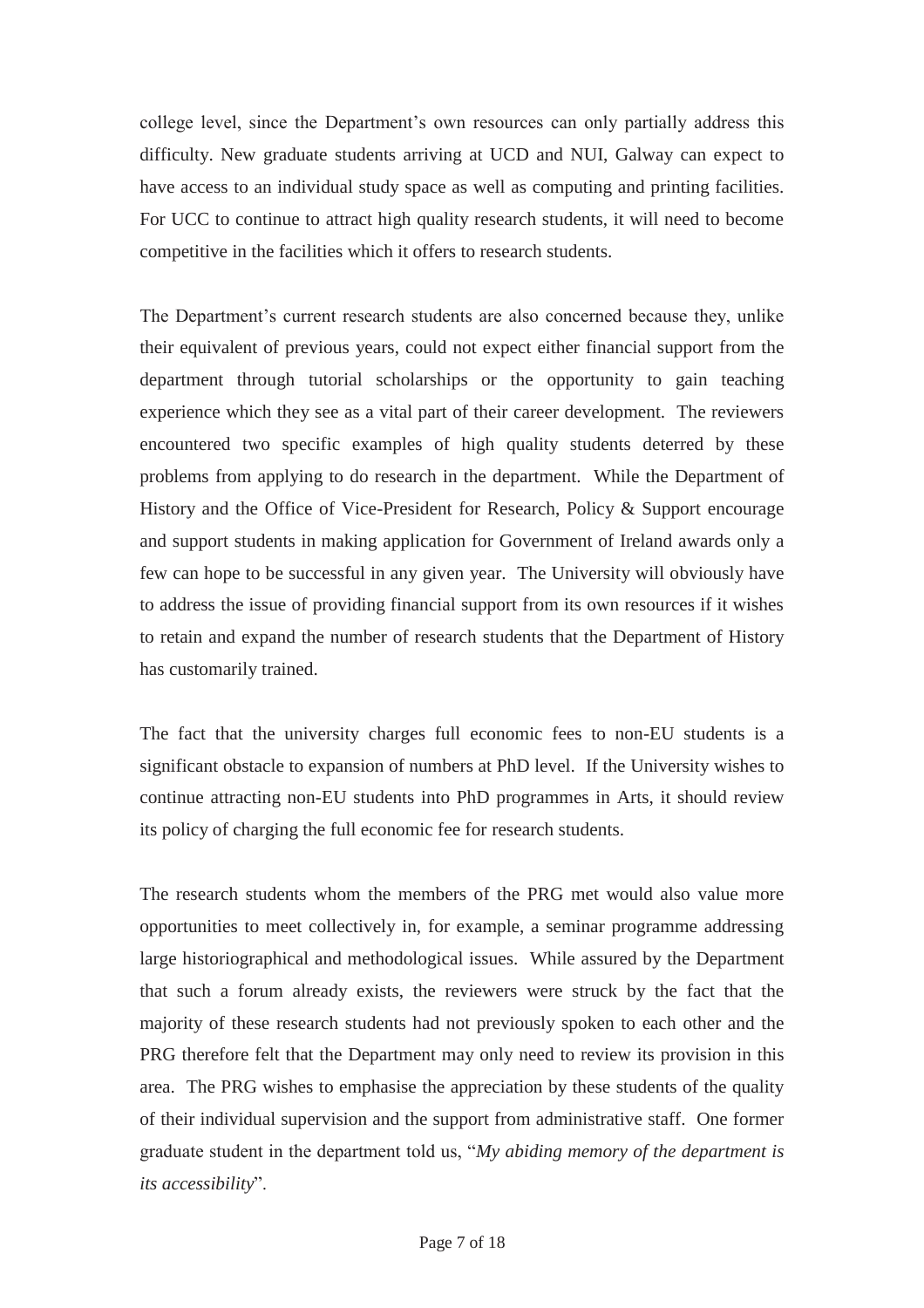Also notable is the interdisciplinary nature of much of the research. One notable example is the CELT Project, a pioneering digital and research project in humanities computing which blends current technology with advanced historical scholarship. CELT's worldwide popularity is reflected in the fact that hyperlinks to it have been created on 64,700 pages in the worldwide web. CELT serves as an ambassador for UCC and as a window on its research. It brings together both senior scholars and research students in a collaborative enterprise which is recognised as a world leader.

The Department's outstanding contribution to research and education in History and Irish Studies has been built up over many years and is now reaching new levels. It is vital that the areas of specialisation that generated this work be maintained in the future and that arrangements be put in place to ensure continuity in key projects and courses. Taking account of the standing and reputation of the endeavours of the Department in Medieval Studies the PRG recommends that the Professorship in Medieval History which is due to fall vacant in the near future should be advertised and filled at the appropriate time.

## **External Relations**

Senior members play a significant part in a wide range of College and Faculty committees. Many in the Department are actively involved in national and international professional bodies. Members of the Department also contribute to enhancing the profile of the Department and the University through contributions to the media in Ireland and internationally. One very recent example is the role of the Department in recovering much of the fast disappearing historical record of the Irish Jewish community.

At a time when the numbers taking history in the Leaving Certificate are in decline the work of the Department in upholding the status of the profession has a significance which goes beyond university life. In a context where History has suffered an effective demotion within the secondary school curriculum and in which numbers pursuing History at university might be expected to suffer, this department has put considerable efforts into maintaining the numerical and intellectual strength of their discipline.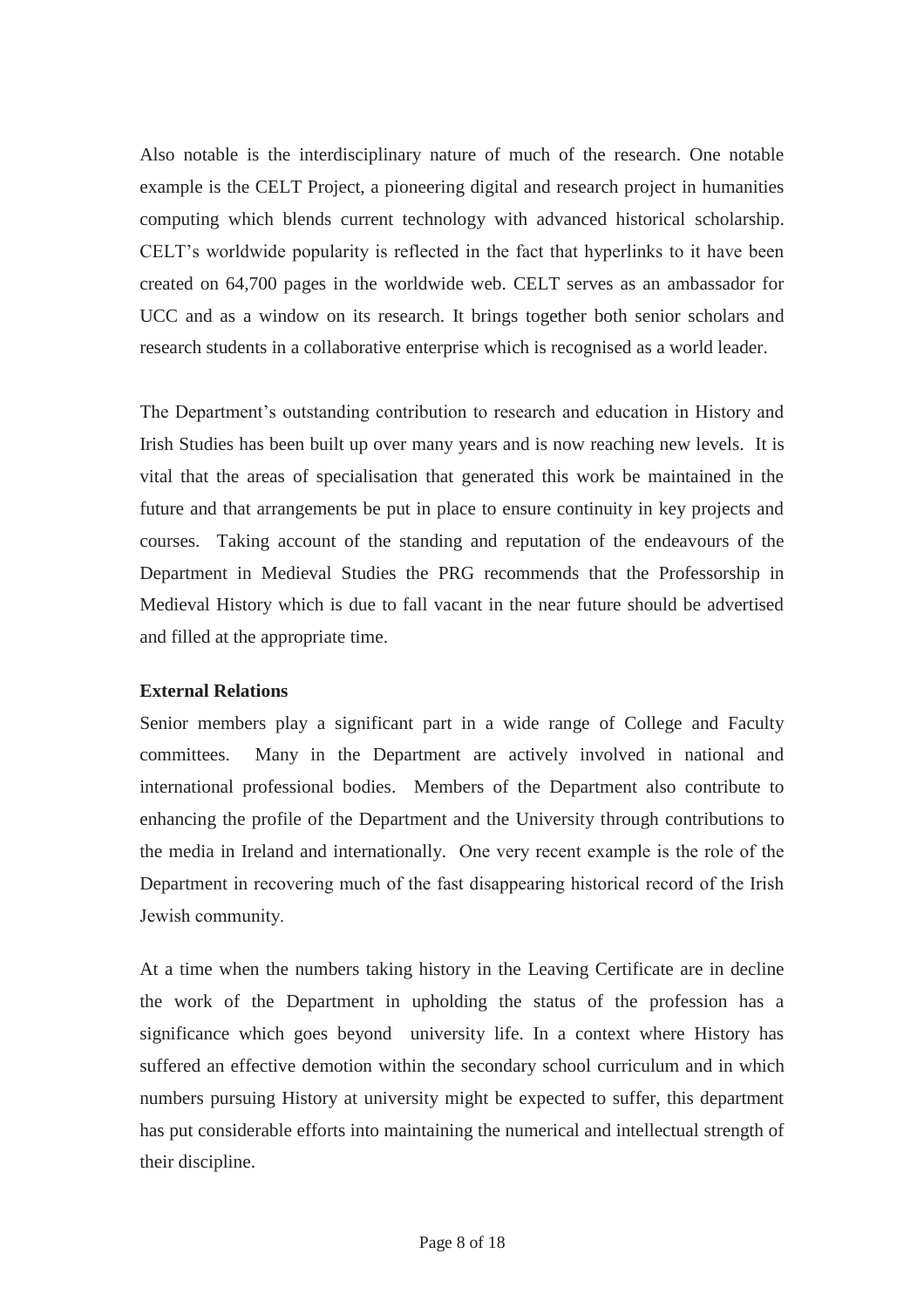#### **Staff Development**

Sabbatical leave is essential for staff development, given the limited research and library facilities in UCC. Scheduled and planned sabbatical leave at the departmental level is a vital necessity for the maintenance of a research culture within academic departments. Unpredictable elements in the current system seem to be militating against the systematic planning of research, applications for fellowships and grants and the arrangement of teaching assignments elsewhere. Where staff succeed in winning Government of Ireland Fellowships, these awards should not be construed as sabbatical leave since full provision is made for staff substitution.

Since the reviewers have no knowledge of the record of the successful candidates in the recent round of promotions to Senior Lecturer in UCC, the PRG cannot comment specifically on the failure to award promotion to any of the candidates from the Department of History. Mindful of the exceptional academic achievements of the history staff, the PRG hopes that these will be recognised in future promotion rounds. The PRG would welcome an early review of the P&E scheme, particularly with regard to the rigid application of some requirements.

#### **Support Services**

Through co-operation with various services departments, the History Department is very actively involved with the development of new technologies in support of teaching and research.

The reviewers were greatly impressed with the creative and increasing use of *Blackboard.com* by the Department.

The PRG was impressed with the Department's proactive approach to liaison with the Disability Support Office and the International Education Office.

#### **Library**

The problem most frequently mentioned by academic staff and students was what they believe to be the inadequate purchase of books for the Library. This is plainly a funding issue which can only be adequately addressed at faculty and college level. The PRG believes, however, that at \$7,000 per annum the current level of funding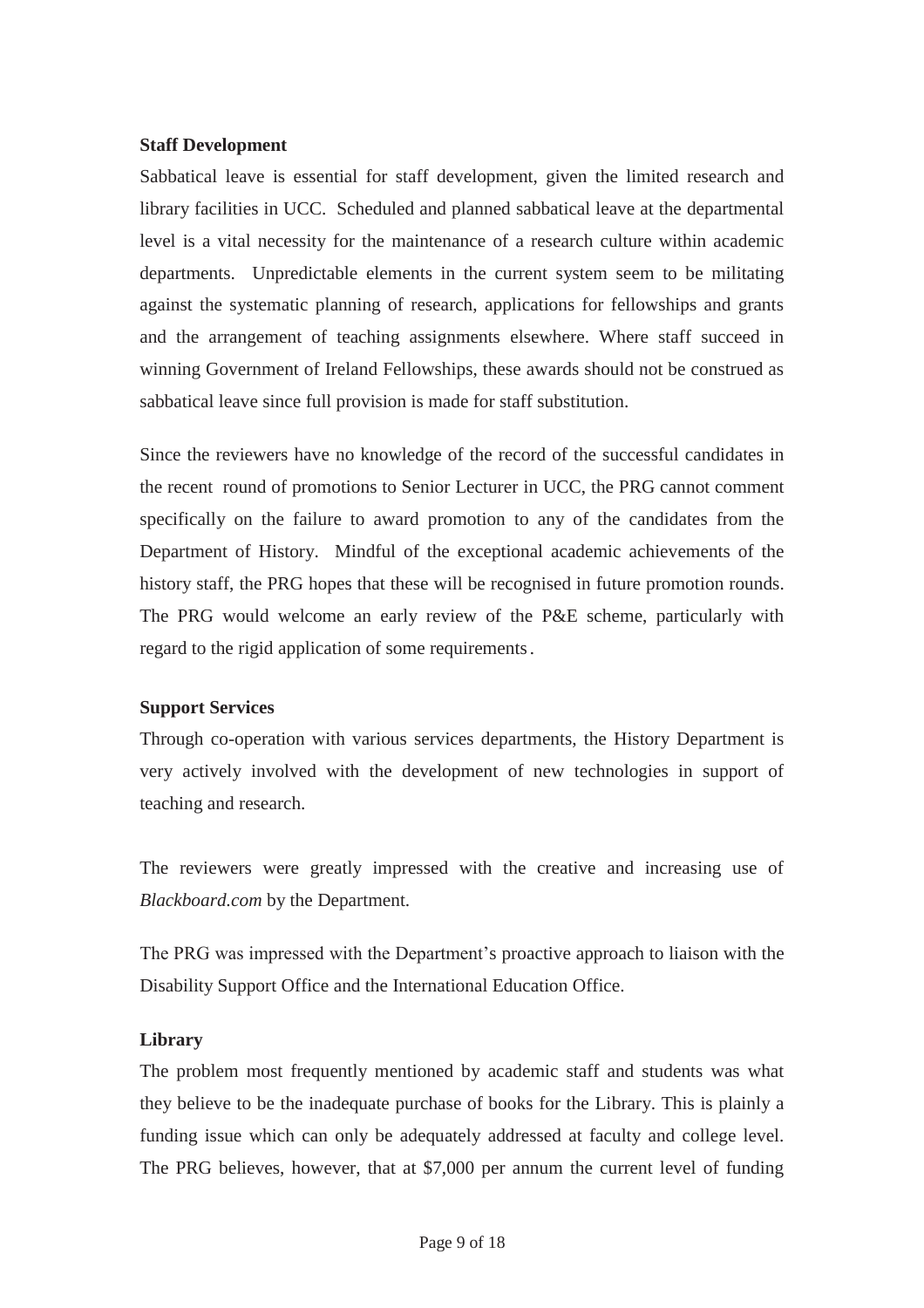goes nowhere near meeting the book purchase requirements for a department committed to the very high levels of teaching and the high quality of research which currently characterise History at UCC.

Though the History Department can only go a part of the way to resolving this problem from its own resources, there are some significant minor improvements which the PRG commends to its consideration. The first is closer contact with the Library staff. The relevant Subject Librarian in the Library would welcome an invitation from time to time to take part in meetings of the Departmental Library Committee. The PRG also recommends that the Departmental Library Committee give consideration to the current balance of expenditure on books and journals. In the last academic year  $\epsilon$ 24,402 were spent on journals as compared with  $\epsilon$ 7,215 on books. There are no easy choices here but the possibility of a slightly higher proportion of expenditure on books rather than journals merits consideration. The PRG were given to understand that next year there is likely to be an increase of the order of 8% in the Library fund for History, though no confirmed figure is yet available. This represents at least a small opportunity for additional book purchase.

The PRG encountered considerable concern in the Department that the University was contemplating a new system for allocating Library funds to departments – a system which, if adopted by the University, could result in a substantial diminution in the History library budget. In the view of the PRG there is unanimity in History departments around the world that libraries are as essential to historians as laboratories are to scientists. This is a crucial criterion in ensuring equity during budget allocation to history and scientific departments. The PRG was assured, however, that the whole issue of the proposal to change the funding mechanism was still under discussion, that its potential deleterious effect on Arts departments was appreciated by Library staff and others and that this would be given full consideration in due course. The PRG received assurances in the Library that they would press their case for copyright books more vigorously than heretofore and recommended that the members of the department continue to push this issue.

The removal of special collections from the Library to other premises during the building work which is due to start this May will cause inevitable disruption to some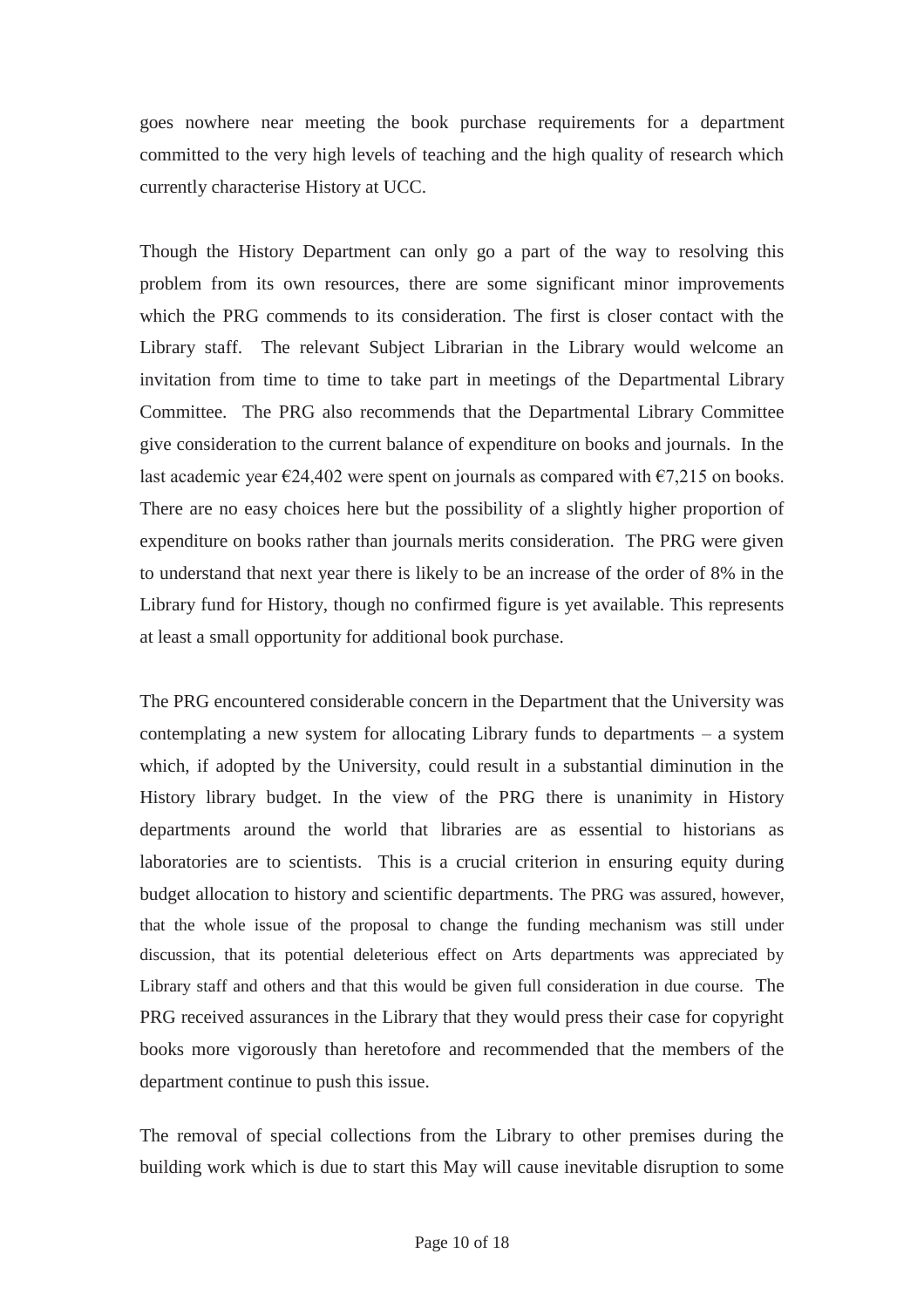research and teaching. Though the PRG were struck by the determination of the Special Collections staff to minimise this disruption, they hope that every effort will be made to complete the work within the planned two-year timetable.

#### **Departmental Co-ordinating Committee and Methodology**

The Department has clearly invested a great deal of time and energy in the whole Self-Assessment process through the work of its large co-ordinating committee and, in particular through the work of the Chair of the committee. A long-range and detailed process of information-gathering, planning and analysis was undertaken and the findings were presented with great attention to detail.

#### **RECOMMENDATIONS FOR IMPROVEMENT**

#### **Facilities**

1. *That the Department forward its plans for a History Department building to the appropriate college bodies for consideration, while at the same time participating actively in the development of a strategic plan for the housing of the Arts Faculty.* 

#### **Departmental Organisation and Planning**

- 2. *That the following recommendations be implemented in relation to the committee structures in the Department:* 
	- *a. Introduction of a regular, cyclical rotation pattern for committee membership.*
	- *b. Introduction of a system of election of staff to serve on committees.*
	- *c. Establishment of a Department Finance Committee to support the work of the Head of Department and ensure transparency in financial planning and allocation.*
	- *d. Establishment of a Workloads Committee to monitor and review workloads in the Department.*

#### **Teaching and Learning, Research and Scholarly Standing**

3. *That the resources issues relating to postgraduate student support and facilities should be given urgent consideration at Faculty and College level as these are vital to maintain UCC's competitiveness in attracting research students.*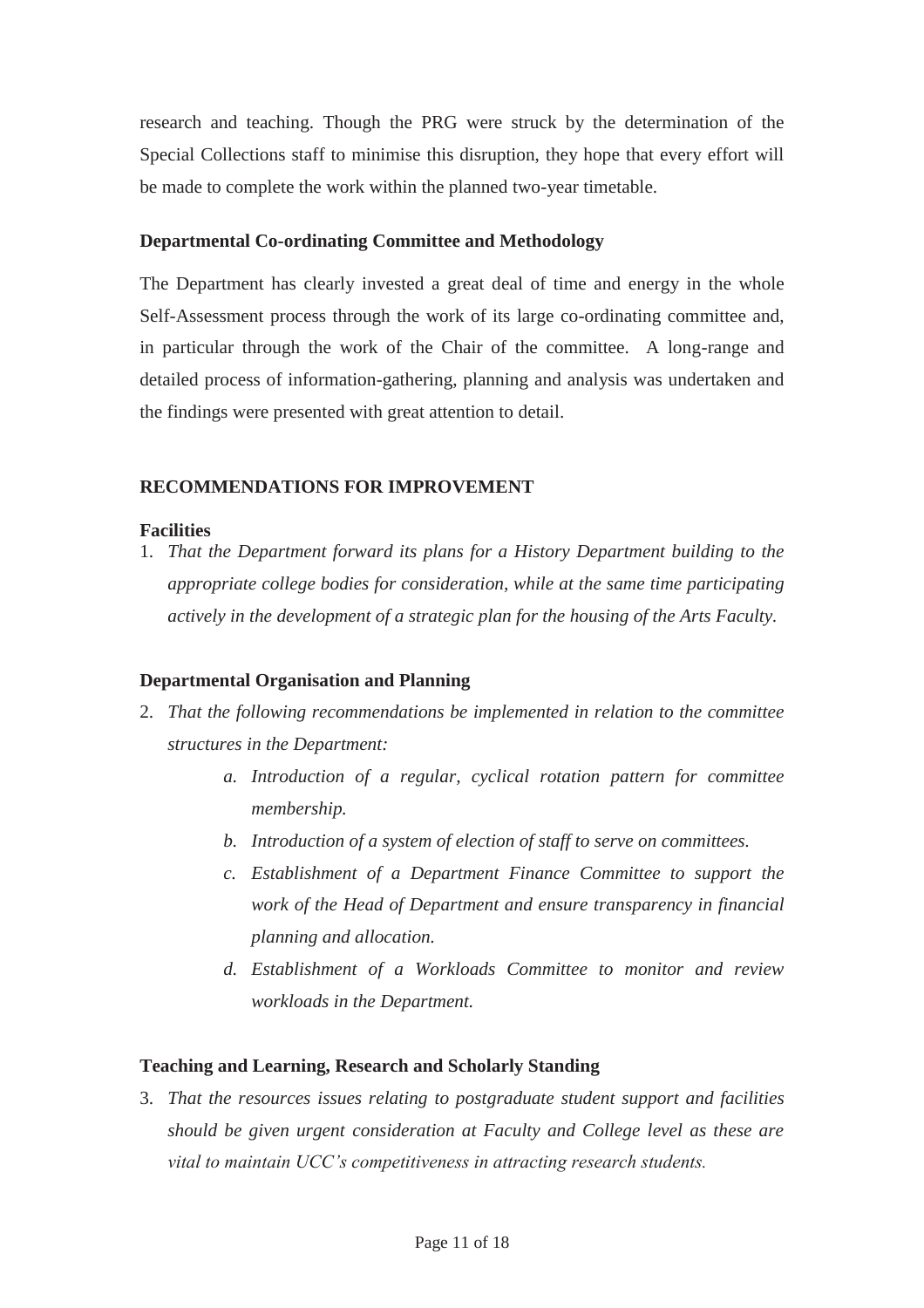- 4. *That Departmental and Faculty representations be made to the University that Government of Ireland Fellowships should not be construed as sabbatical leave by the University since full provision is made for staff substitution.*
- 5. *That the Department institute a more effective and more inclusive seminar programme designed specifically for MPhil and PhD students, addressing large historical and methodological issues.*
- 6. *That consideration be given to the suggestion that there may be small but significant scope for improvement of Postgraduate student facilities through reallocation of some existing office space in the Department and that the Department should apply to the Space Allocation Committee for any additional requirements*
- 7. *That urgent consideration of the resources necessary to sustain a teaching and research library capable of maintaining the current distinguished levels of teaching and research in History be given at Faculty and College level.*
- 8. *That the Professorship in Medieval History which is due to fall vacant in the near future should be advertised and filled at the appropriate time without significant pause. .*
- 9. *That the existing staff in the Department be augmented by an additional position in Continental European History of the modern and contemporary periods.*

#### **Staff Development**

- 10. *That the Department address the significant disparities in teaching workloads among the academic staff.*
- 11. *That there needs to be an early review of the Promotion & Establishment scheme, particularly with regard to the rigid application of some requirements for promotion to Senior Lecturer.*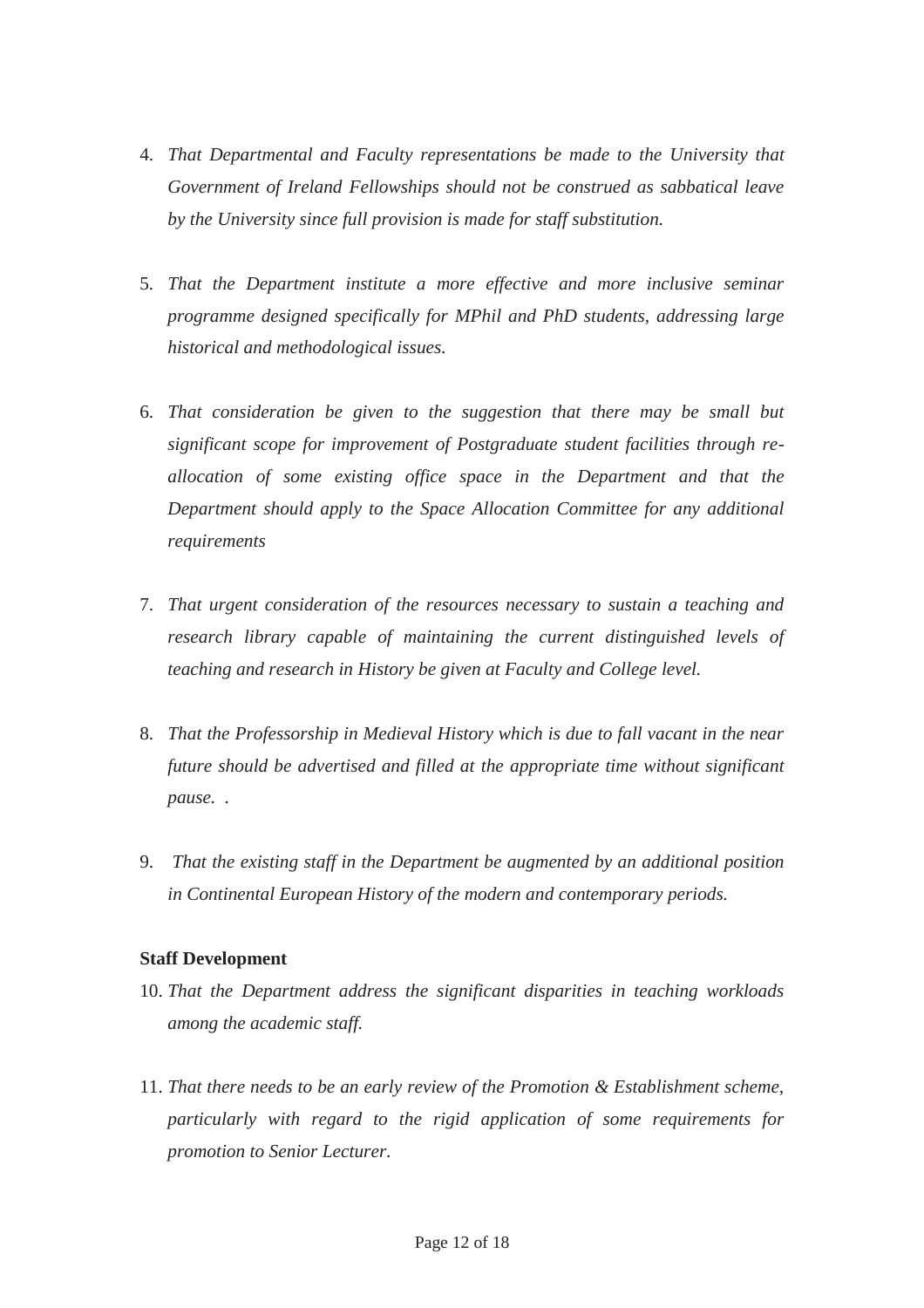12. *That the Department seek an early review of the current scheme for granting of sabbatical leave in order to restore some degree of predictability to research and leave planning.* 

## **Library**

- 13. *That the History Department explore possibilities of closer contact with the subject specialists among the library staff and invite them from time to time to participate in meetings of the Departmental Library Committee.*
- 14. *That the Departmental Library Committee give consideration to the current expenditure on Books and Journals, which is at present heavily weighted in favour of Journals.*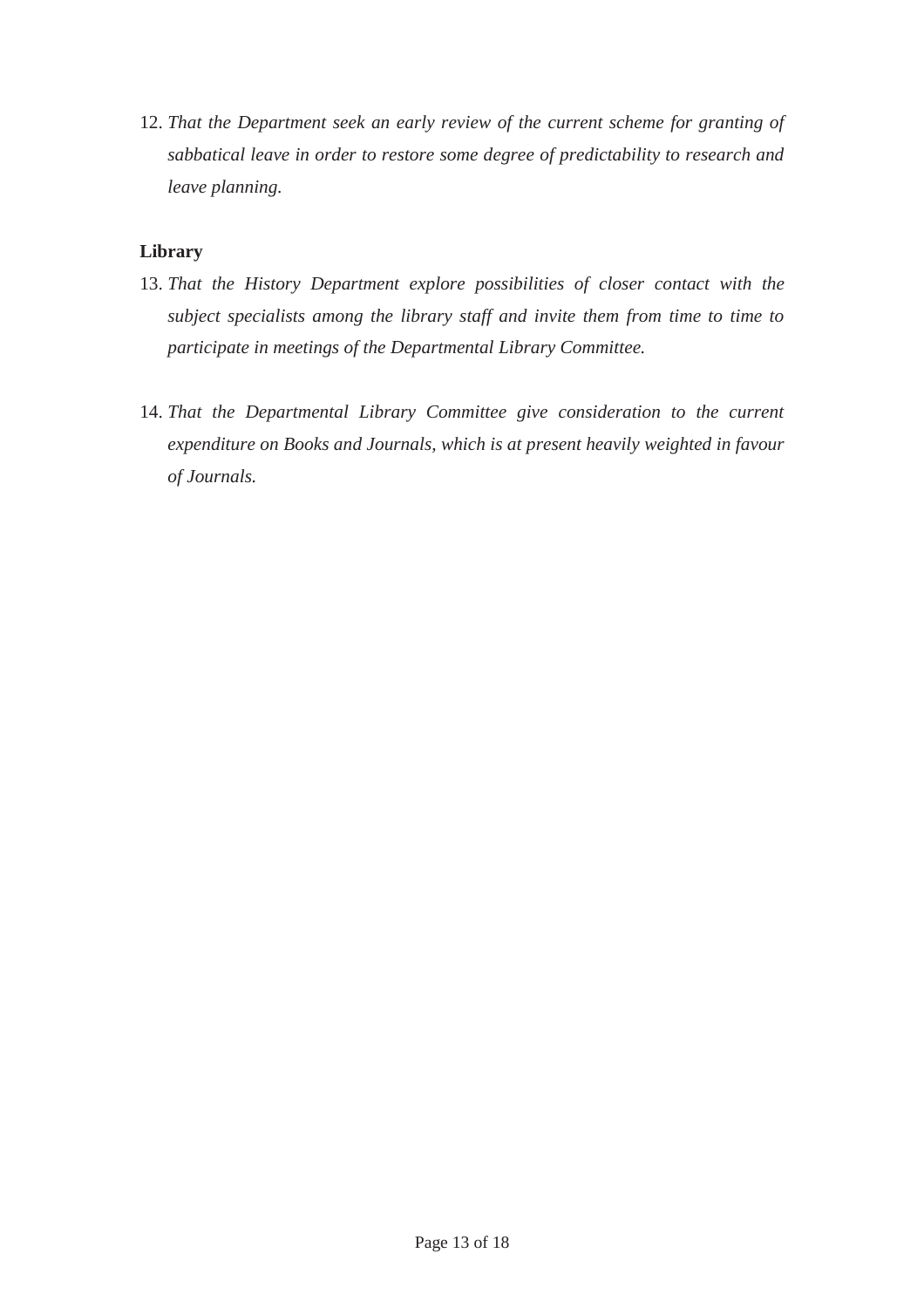## **PART TWO: HISTORY OF ART.**

The Peer Review Group considered the Self-Assessment Report presented on behalf of History of Art and met with Prof Elkins and a number of staff and students and visited the offices used by the programme.

In the opinion of the PRG the process of self-assessment for the History of Art sub-Department needs further work. This is, perhaps, not surprising in view of the particular circumstances of that unit:

- the very recent development of the undergraduate programme,
- a change in the Headship of Department at a crucial point in the QR cycle
- a number of logistical problems in relation to the drafting and consultation process.

#### **Recommendation**

*We recommend that the History of Art sub-Department consult with the QPU with a view to setting up a modified timetable for their engagement with the QR process.*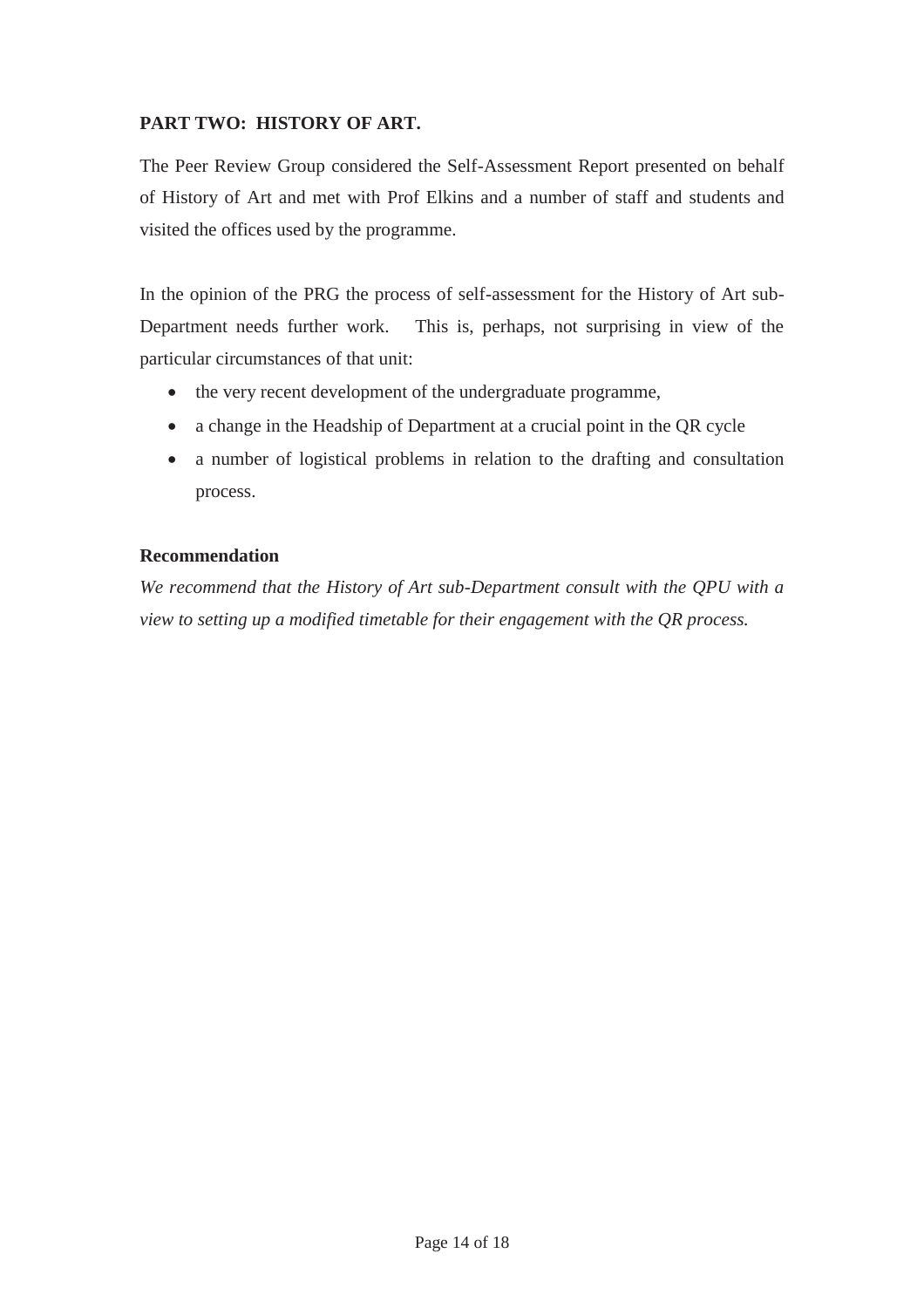## **Appendix A**

## **Timetable for conduct of Peer Review Visit**

#### **Department of History & History of Art**

## *Sunday 23rd January 2005*

| 17.30 | Meeting of members of the Peer Review Group                                        |
|-------|------------------------------------------------------------------------------------|
|       | Briefing by Director of Quality Promotion Unit, Dr. N. Ryan.                       |
|       | Group agrees final work schedule and assignment of tasks for the following 2 days. |
|       | Views are exchanged and areas to be clarified or explored are identified.          |
|       |                                                                                    |

- 19.30 Dinner for members of the Peer Review Group and Head of Department and Departmental Co-ordinating Committee.
	- Review Team
	- Dr. Norma Ryan
	- Dr. Damian Bracken
	- Gabriel Doherty
	- Professor James Elkins
	- Professor Dermot Keogh
	- Dr. Hiram Morgan
	- Professor Donnchadh Ó Corráin
	- Dr. Mervyn O'Driscoll
	- Dr. Jennifer O'Reilly
	- Professor Geoff Roberts
	- Dr. David Ryan
	- Dr. Diarmuid Scully

## *Monday 24th January 2005*

08.30 Convening of Peer Review Group in Seminar Room, Tyrconnell House, Perrott's Avenue

Consideration of Self-Assessment Report

- 08.45 Professor Dermot Keogh, Head of Department of History
- 09.25 Professor James Elkins, Head of History of Art
- 09.45 Meeting with all members of Department
- 10.00 Time allowed for meetings of members of the Peer Review Group with individual members of staff. PRG split into two groups for these meetings

| parallel | Group A: Seminar room                   | Group B: N. Buckley's office, History Dept |
|----------|-----------------------------------------|--------------------------------------------|
|          | Dr. G. Fitzgibbon<br>Professor N. Canny | Dr. M. Conrick<br>Professor C. Andrew      |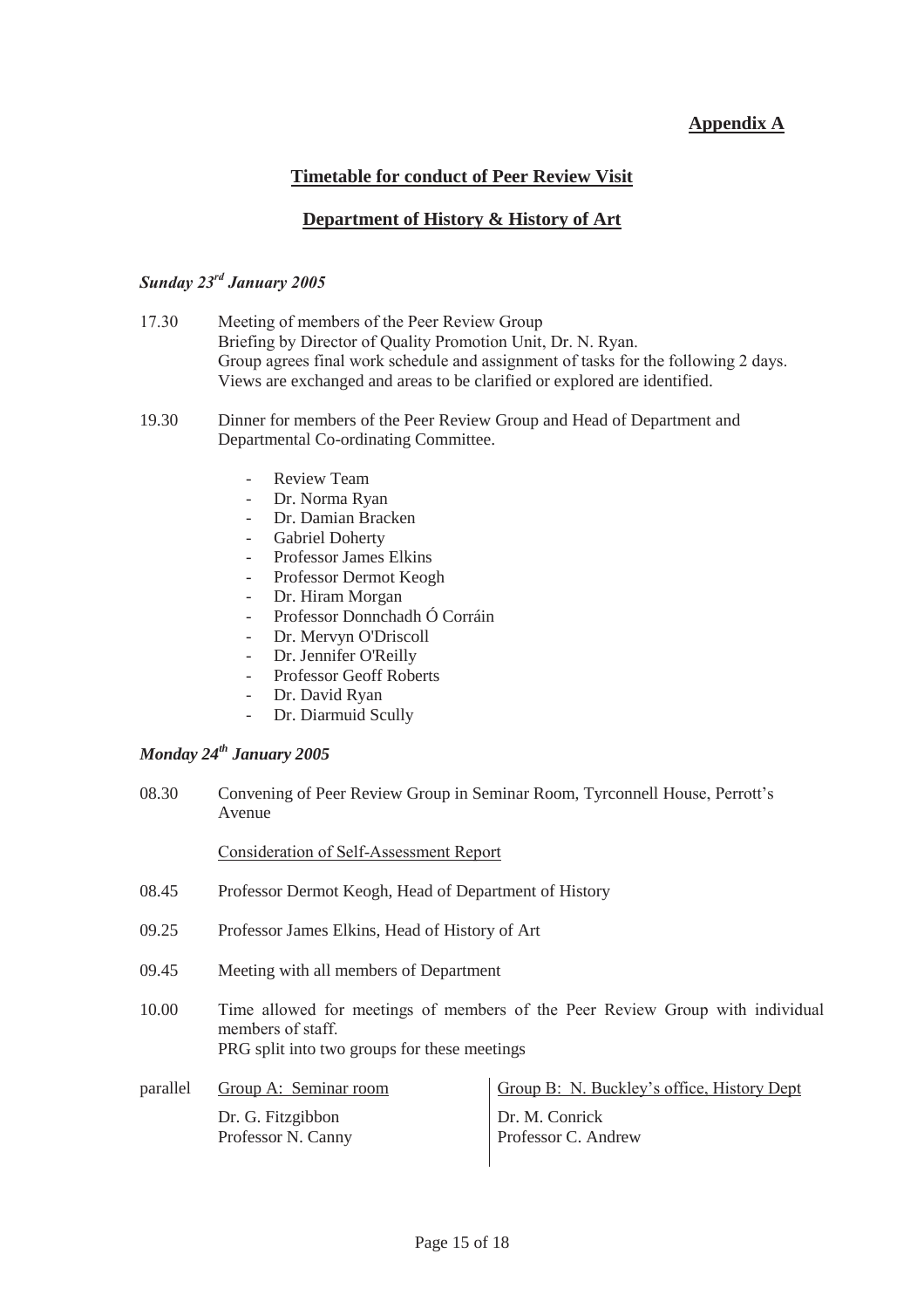| 10.00 Donnchadh Ó Corráin   | <b>Geoff Roberts</b>     |
|-----------------------------|--------------------------|
| 10.15 Andy Bielenberg       | Jennifer O'Reilly        |
| 10.30 Diarmuid Scully       | Clare O'Halloran         |
| 10.45 Donal Ó Drisceoil     | Mervyn O'Driscoll        |
| Tea/Coffee for PRG<br>11.00 |                          |
| 11.15 Finola Doyle O'Neill  | Larry Geary              |
| 11.30 Hiram Morgan          | Dave Edwards             |
| 11.45 Gabriel Doherty       | David Ryan               |
| 12.00 Damian Bracken        | Mike Cosgrave            |
| 12.15 Andrew McCarthy       | <b>Liz Steiner-Scott</b> |
| 12.30 Gillian Doherty       |                          |
|                             |                          |

- 12.45 Professor Joe J. Lee
- 13.00 Administrative staff of Department
- 13.15 Working private lunch for members of Peer Review Group
- 14.00 Visit to core facilities of Department. The PRG divided into 2 groups: Group A consisting of Professor C. Andrew and Dr. G. Fitzgibbon escorted by Ms C. Wiseman; Group B, consisting of Professor N. Canny and Dr. M. Conrick. escorted by Professor Keogh and Mr Doherty. Both groups visited the buildings used by the History Department, and viewed the proposed site for the dedicated History Building.
- 15.00  $1<sup>st</sup> Year Understanding$

Dara Gilroy –  $1<sup>st</sup>$  year History Ida Holdus –  $1<sup>st</sup>$  year EIS Michelle Hennessy – 1st year History Margaret Taylor – 1st year History Michelle Foley – 1st year History

15.20  $2<sup>nd</sup>/3<sup>rd</sup>/4<sup>th</sup>$  Year Undergraduate Students

Siobhan Hopcraft – 3rd year History Michael Murphy – 2nd year History Laura O'Connor – 2nd year Politics Billy Costelloe – 2nd year Politics Denise McElligott – 3rd year History Suin Horgan – 4th year EIS Teresa Murphy –  $4^{\text{th}}$  year Art History John-Paul McMahon –  $4<sup>th</sup>$  year Art History

16.00 Postgraduate students

Deirdre Hennessy – MPhil1 Rory O'Dwyer – PhD2 Victoria Pearson – MPhil2 Patrick McLoughlin – MA IR Eve Marie Crowley – MA local history Library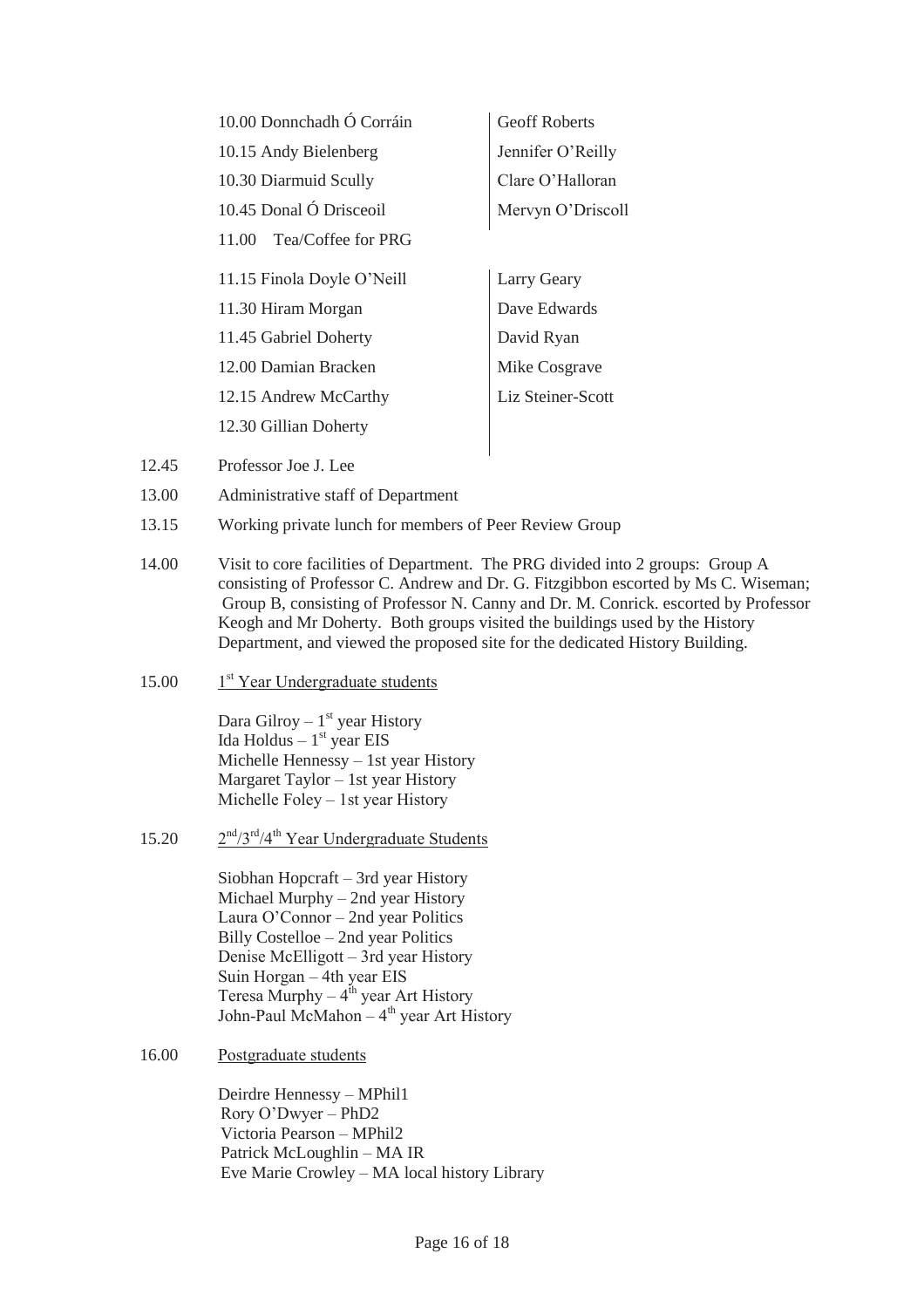Seamus O'Keeffe (Hiram) – Mansion House Winner MPhil1 Mairin McCarron – PhD 3 Jason Johnsen – (US student) PhD 2

17.00 Meetings with representative selections of recent graduates, employers and other stakeholders as appropriate

Venue: Staff Common Room

| Emma Cunningham      | History Graduate. Currently employed in Department of<br>Finance                                                                                                            |
|----------------------|-----------------------------------------------------------------------------------------------------------------------------------------------------------------------------|
| Lucette Murray       | Public relations consultant employed by University College<br>Cork                                                                                                          |
| David Costello       | History Graduate. Currently employed as teacher in<br><b>Ballincollig Community School</b>                                                                                  |
| Carol Leland         | European Integration Studies Graduate. Currently employed as<br>a solicitor in Johnson & Johnson                                                                            |
| Joe Carey            | Local businessman. Closely involved in funding several<br>departmental projects, including Battle of Kinsale conference,<br>CELT, Mulit-Text, purchase of NI Cabinet papers |
| Mary Buckley         | <b>History of Art Graduate</b>                                                                                                                                              |
| <b>Fred Rosehill</b> | Leading representative of local Jewish community.                                                                                                                           |
| Mairín Quill         | Prominent local councillor. Former TD.                                                                                                                                      |
| Jim O'Brien          | Director, European Parliament Office, Dublin. Close<br>involvement with European Integration Studies Programme,<br>conference organisation                                  |
| Kevin McCarthy       | Chief Inspector of History for Department of Education                                                                                                                      |
| Timmy O'Connor       | History Graduate. Assistant Archivist. Cork Archives Institute                                                                                                              |
| Finbarr O'Shea       | History Graduate. Editor. Currently employed by Institute of<br>Public Administration, Dublin                                                                               |
| Stephen O'Leary      | History Graduate. Formerly employed by Disability Support<br>Office. Currently studying for Higher Diploma in Education                                                     |
| Catherine O'Brien    | Academic. Currently employed as Professor of Italian,<br>National University of Ireland, Galway                                                                             |

19.00 Meeting of Peer Review Group to identify remaining aspects to be clarified and to finalise tasks for the following day followed by a working private dinner for members for the Peer Review Group.

## *Tuesday 25th January 2005*

08.30 Convening of Peer Review Group in Seminar Room, Tyrconnell House, Perrott's